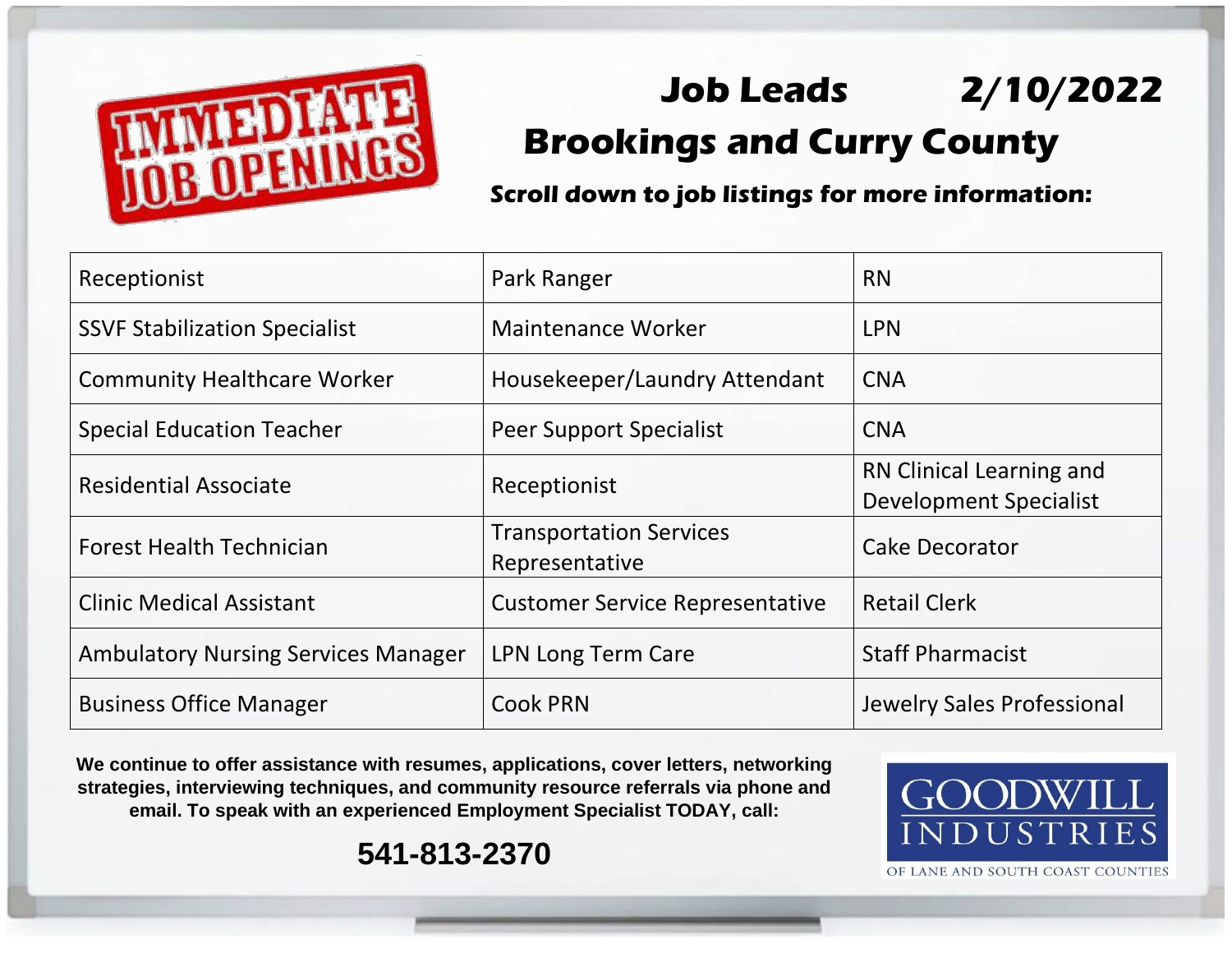| <b>DATE</b> | <b>NAME OF</b><br><b>BUSINESS</b>     | <b>CONTACT</b> | <b>PHONE</b> | <b>ADDRESS</b>                       | <b>POSITION</b>                               | <b>COMMENTS</b>                                                                                                                                             |
|-------------|---------------------------------------|----------------|--------------|--------------------------------------|-----------------------------------------------|-------------------------------------------------------------------------------------------------------------------------------------------------------------|
| 2/8/2022    | <b>Curry Health</b><br><b>Network</b> |                |              | Gold Beach                           | <b>Ambulatory Nursing</b><br>Services Manager | To Apply:<br>https://www.curryhealthnetwork.com/jobs/sho<br>w job.php?id=134997&category=Nursing                                                            |
| 2/8/2022    | <b>Curry Health</b><br>Network        |                |              | Gold Beach                           | <b>Business Office</b><br>Manager             | To Apply:<br>https://www.curryhealthnetwork.com/jobs/sh<br>ow job.php?id=82079&category=Business                                                            |
| 2/8/2022    | <b>Curry Health</b><br>Network        |                |              | Gold Beach                           | <b>Clinical Informatics</b><br>Coordinator    | To Apply:<br>https://www.curryhealthnetwork.com/jobs/sh<br>ow job.php?id=132587&category=IT                                                                 |
| 2/8/2022    | <b>Curry Health</b><br><b>Network</b> |                |              | Gold Beach                           | CT Radiology Tech                             | To Apply:<br>https://www.curryhealthnetwork.com/jobs/sho<br>w job.php?id=116067&category=Radiology                                                          |
| 2/8/2022    | <b>Curry Health</b><br><b>Network</b> |                |              | <b>Brookings</b>                     | Lab Assistant - Day<br>Shift                  | To Apply:<br>https://www.curryhealthnetwork.com/jobs/sho<br>w job.php?id=124499&category=Laboratory                                                         |
| 2/8/2022    | <b>Curry Health</b><br>Network        |                |              | Gold Beach                           | Lab Assistant - Per<br>Diem                   | To Apply:<br>https://www.curryhealthnetwork.com/jobs/sho<br>w job.php?id=103863&category=Laboratory                                                         |
| 2/8/2022    | <b>Curry Health</b><br><b>Network</b> |                |              | <b>Brookings</b>                     | <b>Patient Access</b><br>Specialist           | To Apply:<br>https://www.curryhealthnetwork.com/jobs/sho<br>w job.php?id=122849&category=Registration                                                       |
| 2/8/2022    | ColumbiaCare<br>Services              |                |              | <b>Brookings</b>                     | Residential<br>Associate                      | To Apply:<br>https://www.indeed.com/jobs?q=Brookings%<br>20Oregon&l=Brookings%2C%20OR&limit=20&<br>fromage=7&vjk=9f2acb1b5205ec43&advn=13<br>37488882621127 |
| 2/5/2022    | <b>HIV Alliance</b>                   |                |              | 517 Railroad St,<br><b>Brookings</b> | Community<br><b>Healthcare Worker</b>         | To Apply:<br>https://hivalliance.criterionhcm.com/jobs/51/1/                                                                                                |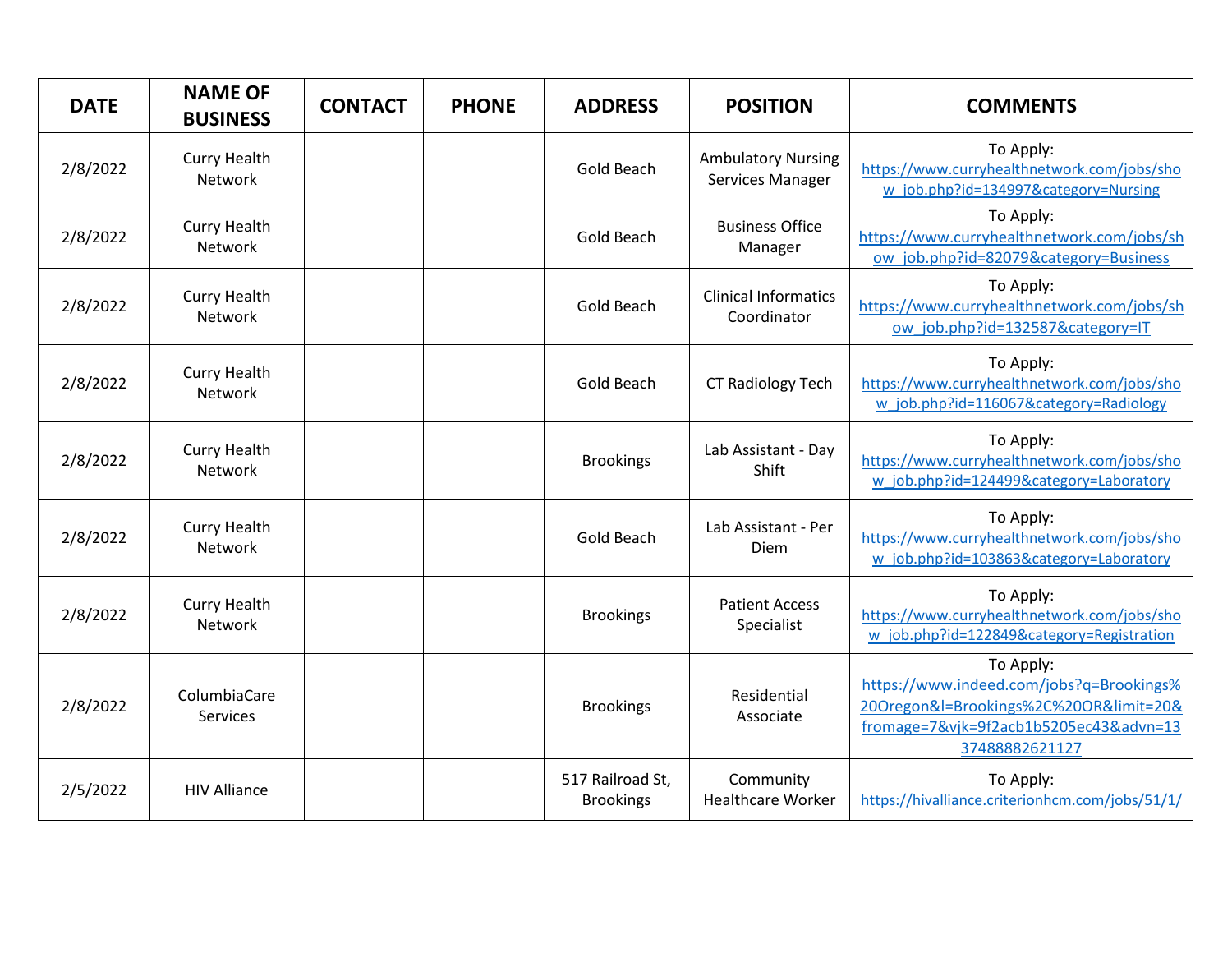| <b>DATE</b> | <b>NAME OF</b><br><b>BUSINESS</b>       | <b>CONTACT</b>              | <b>PHONE</b> | <b>ADDRESS</b>                            | <b>POSITION</b>                         | <b>COMMENTS</b>                                                                                                                                                                                                               |
|-------------|-----------------------------------------|-----------------------------|--------------|-------------------------------------------|-----------------------------------------|-------------------------------------------------------------------------------------------------------------------------------------------------------------------------------------------------------------------------------|
| 2/5/2022    | ProCare Therapy                         |                             |              | <b>Brookings</b>                          | <b>Special Education</b><br>Teacher     | To Apply:<br>https://www.indeed.com/jobs?q=Brookings%<br>20Oregon&l=Brookings%2C%20OR&limit=20&<br>fromage=7&vjk=5044919468d0d0ba&advn=7<br>730609229407660                                                                   |
| 2/5/2022    | Forestry<br>Department                  |                             |              | <b>Brookings</b>                          | <b>Forest Health</b><br>Technician      | To Apply:<br>https://oregon.wd5.myworkdayjobs.com/<br>en-US/SOR External Career Site/<br>job/Brookings--ODF/Forest-Health-Technician-<br>-FMT- REQ-87600                                                                      |
| 2/4/2022    | South Coast Head<br><b>Start</b>        |                             |              | 420 Redwood St,<br><b>Brookings</b>       | Receptionist                            | To Apply:<br>https://www.indeed.com/jobs?q=Brookings%<br>20Oregon&l=Brookings%2C%20OR&limit=20&<br>fromage=7&vjk=f340bc5583eda9c5                                                                                             |
| 2/4/2022    | Oregon Coast<br><b>Community Action</b> |                             |              | 937 Chetco Ave,<br><b>Brookings</b>       | <b>SSVF Stabilization</b><br>Specialist | To Apply:<br>https://www.indeed.com/jobs?q=Brookings%<br>20Oregon&l=Brookings%2C%20OR&limit=20&<br>fromage=7&vjk=b70e96057e276cd5                                                                                             |
| 2/2/2022    | <b>Curry Health</b><br>Network          |                             |              | Gold Beach                                | <b>Clinic Medical</b><br>Assistant      | To Apply:<br>https://www.curryhealthnetwork.com/jobs/sh<br>ow job.php?id=134891&category=Clinic                                                                                                                               |
| 1/22/2022   | Parks and<br>Recreation<br>Department   | oprd.workday<br>@oregon.gov |              | <b>Harris Beach State</b><br>Park         | Park Ranger                             | To Apply:<br>https://oregon.wd5.myworkdayjobs.com/en-<br>US/SOR External Career Site/job/<br>Brookings--OPRD--Coast-Region---South-<br>Coast-District---MU-Harris-Beach/Park-Ranger-<br>2--Harris-Beach-State-Park- REQ-85978 |
| 1/24/2022   | <b>Wild Rivers</b><br>Motorlodge        |                             |              | 437 Chetco<br>Avenue,<br><b>Brookings</b> | Maintenance<br>Worker                   | To Apply:<br>https://www.indeed.com/jobs?q&l=brookings<br>%2C%20OR&vjk=95be8d6abc33e5cb&advn=7<br>100797523856398                                                                                                             |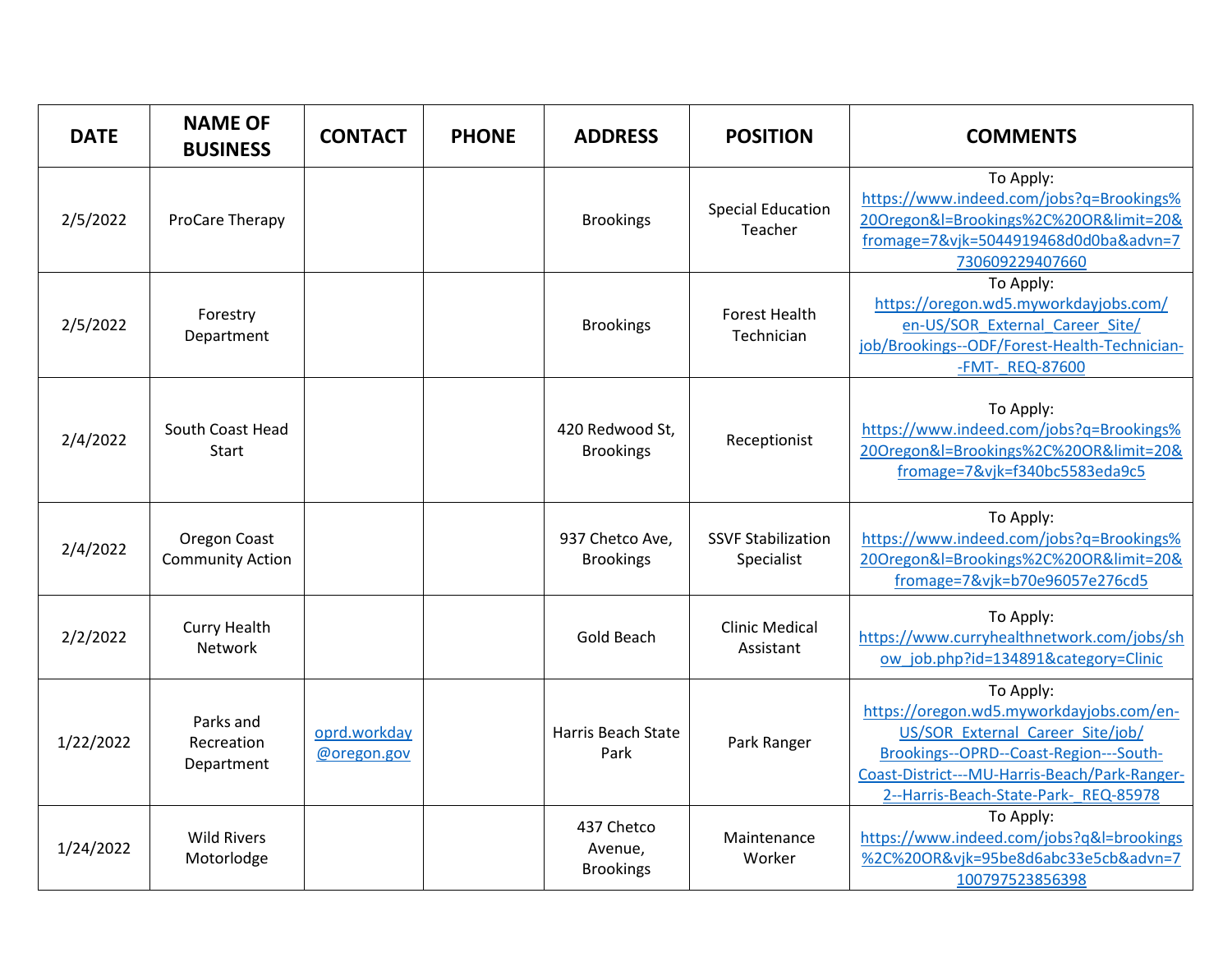| <b>DATE</b> | <b>NAME OF</b><br><b>BUSINESS</b>             | <b>CONTACT</b> | <b>PHONE</b>          | <b>ADDRESS</b>                            | <b>POSITION</b>                              | <b>COMMENTS</b>                                                                                                                                                                                                  |
|-------------|-----------------------------------------------|----------------|-----------------------|-------------------------------------------|----------------------------------------------|------------------------------------------------------------------------------------------------------------------------------------------------------------------------------------------------------------------|
| 1/24/2022   | <b>Wild Rivers</b><br>Motorlodge              |                |                       | 437 Chetco<br>Avenue,<br><b>Brookings</b> | Housekeeper/Laund<br>ry Attendant            | To Apply:<br>https://www.glassdoor.com/Job/brookings-<br>jobs-SRCH IL.0,9 IC1151430.htm                                                                                                                          |
| 1/12/2022   | Adapt                                         |                |                       | 615 5th St,<br><b>Brookings</b>           | Peer Support<br>Specialist                   | To Apply:<br>https://www.indeed.com/jobs?q&l=brookings<br>%2C%20OR&vjk=93edd6aa7e0210a8&advn=2<br>993884588648634                                                                                                |
| 1/23/2022   | <b>Monarch Gardens</b><br><b>Memory Care</b>  |                |                       | 984 Parkview Dr,<br><b>Brookings</b>      | Receptionist                                 | To Apply:<br>https://www.indeed.com/jobs?q&l=brookings<br>%2C%20OR&vjk=8851a8d493260217&advn=9<br>669679558092193                                                                                                |
| 1/21/2022   | Department of<br>Transportation               |                |                       | <b>Brookings</b>                          | Transportation<br>Services<br>Representative | To Apply:<br>https://oregon.wd5.myworkdayjobs.com/en-<br>US/SOR External Career Site/job/Harbor--<br>ODOT--Brookings-DMV/Transportation-<br>Services-Representative-1 REQ-86257                                  |
| 1/25/2022   | <b>Gerald Ross</b><br><b>Insurance Agency</b> |                | $(541) 469 -$<br>3144 | 1 Ross Road,<br><b>Brookings</b>          | <b>Customer Service</b><br>Representative    | To Apply:<br>Brookings, OR Jobs, Employment - Brookings,<br>OR   Indeed.com                                                                                                                                      |
| 1/25/2022   | Good Samaritan                                |                |                       | 1 Park Ave,<br><b>Brookings</b>           | <b>LPN Long Term Care</b>                    | To Apply:<br>https://sanfordcareers.com/brookings-or/lpn-<br>long-term-care-<br>ltc/3857CE328F7C404A939098E11F8F94CD/jo<br>b/                                                                                    |
| 1/25/2022   | Good Samaritan                                |                |                       | 1 Park Ave,<br><b>Brookings</b>           | <b>Cook PRN</b>                              | To Apply:<br>https://sanfordcareers.com/brookings-<br>or/cook-<br>prn/1D4AC35884A443BF99F2BABE5B85F423/j<br>ob/                                                                                                  |
| 1/25/2022   | Good Samaritan                                |                |                       | 1 Park Ave,<br><b>Brookings</b>           | <b>RN</b>                                    | To Apply:<br><b>Registered Nurse - PT Nights;</b><br>https://sanfordcareers.com/brookings-or/rn-<br>registered-nurse-or-lpn-licensed-practical-<br>nurse-pt-<br>nights/1D4EDF7087C5488E983CD9B05DA55B<br>53/job/ |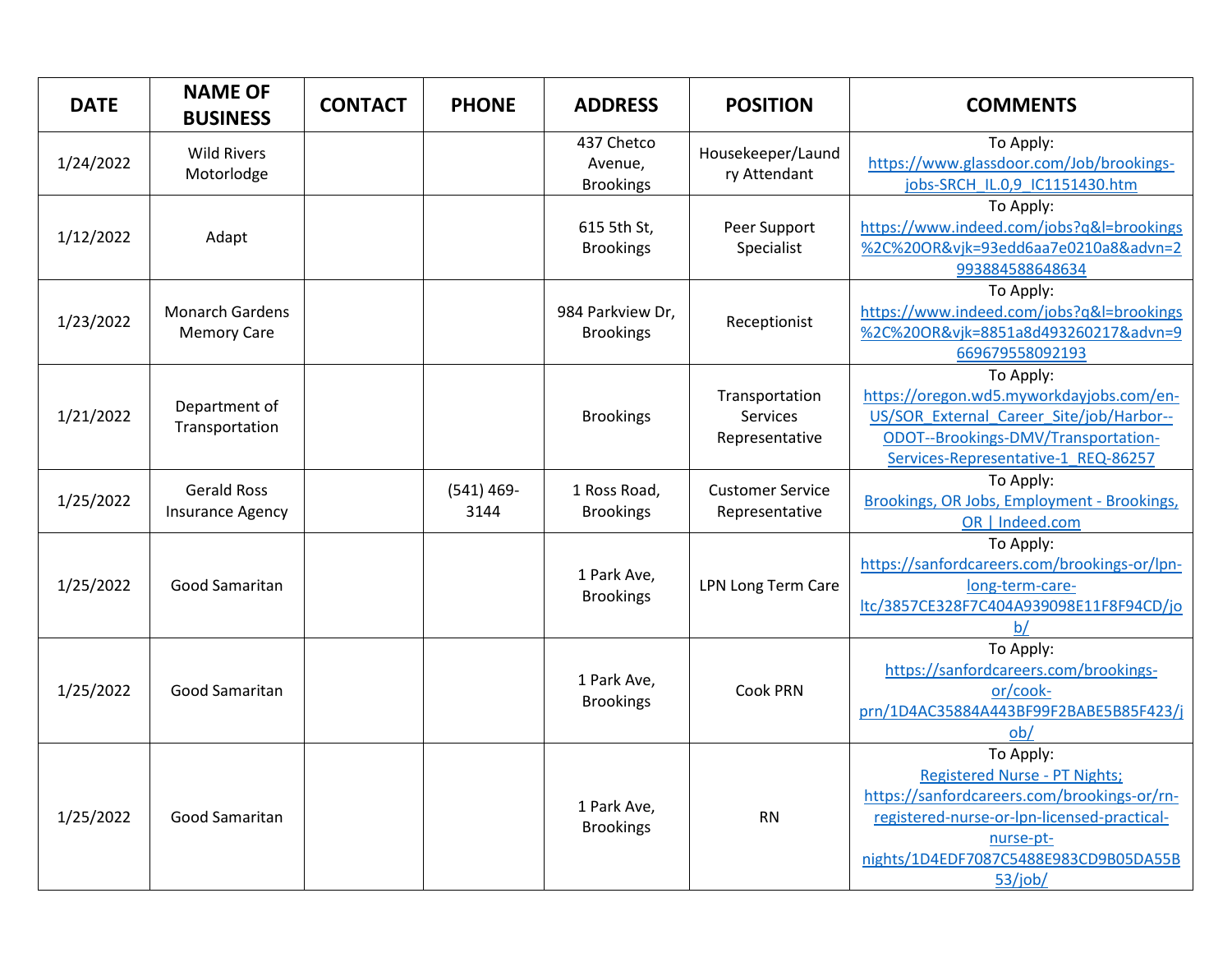| <b>DATE</b> | <b>NAME OF</b><br><b>BUSINESS</b> | <b>CONTACT</b> | <b>PHONE</b> | <b>ADDRESS</b>                  | <b>POSITION</b>                                              | <b>COMMENTS</b>                                                                                                                                                                                                      |
|-------------|-----------------------------------|----------------|--------------|---------------------------------|--------------------------------------------------------------|----------------------------------------------------------------------------------------------------------------------------------------------------------------------------------------------------------------------|
| 1/25/2022   | Good Samaritan                    |                |              | 1 Park Ave,<br><b>Brookings</b> | LPN                                                          | To Apply:<br><b>Licensed Practical Nurse - PT Nights;</b><br>https://sanfordcareers.com/brookings-or/rn-<br>registered-nurse-or-lpn-licensed-practical-<br>nurse-pt-nights/<br>1D4EDF7087C5488E983CD9B05DA55B53/job/ |
| 1/25/2022   | Good Samaritan                    |                |              | 1 Park Ave,<br><b>Brookings</b> | <b>CNA</b>                                                   | To Apply:<br>Long Term Care (LTC) FT - NOC;<br>https://sanfordcareers.com/brookings-or/cna-<br>nursing-assistant-certified-long-term-care-ltc-<br>ft-noc-shift/<br>D99EE8DDA9B24F5BB17118D42FC2EF9E/job/             |
| 1/25/2022   | Good Samaritan                    |                |              | 1 Park Ave,<br><b>Brookings</b> | <b>CNA</b>                                                   | To Apply:<br>Long Term Care (LTC) - FT;<br>https://sanfordcareers.com/brookings-or/cna-<br>nursing-assistant-certified-long-term-care-ltc-<br>ft-evening-shift/<br>7B6AF787431444F696AFAD6D69A7FDA3/job/             |
| 1/25/2022   | <b>Good Samaritan</b>             |                |              | 1 Park Ave,<br><b>Brookings</b> | <b>RN Clinical Learning</b><br>and Development<br>Specialist | PT Days; To Apply:<br>https://sanfordcareers.com/brookings-or/cna-<br>nursing-assistant-certified-long-term-care-ltc-<br>ft-evening-shift/<br>7B6AF787431444F696AFAD6D69A7FDA3/job/                                  |
| 1/25/2022   | Kroger                            |                |              | 325 5Th St,<br><b>Brookings</b> | Cake Decorator                                               | To Apply:<br>https://kroger.eightfold.ai/careers?location=B<br>rookings%20or&pid=10410279&domain=krog<br>er.com&location distance km=100&triggerGo<br><b>Button=false</b>                                            |
| 1/25/2022   | Kroger                            |                |              | 325 5Th St,<br><b>Brookings</b> | <b>Retail Clerk</b>                                          | To Apply:<br>https://kroger.eightfold.ai/careers?location=B<br>rookings%20or&pid=9609070&domain=kroger<br>.com&location distance km=100&triggerGoB<br>utton=false                                                    |